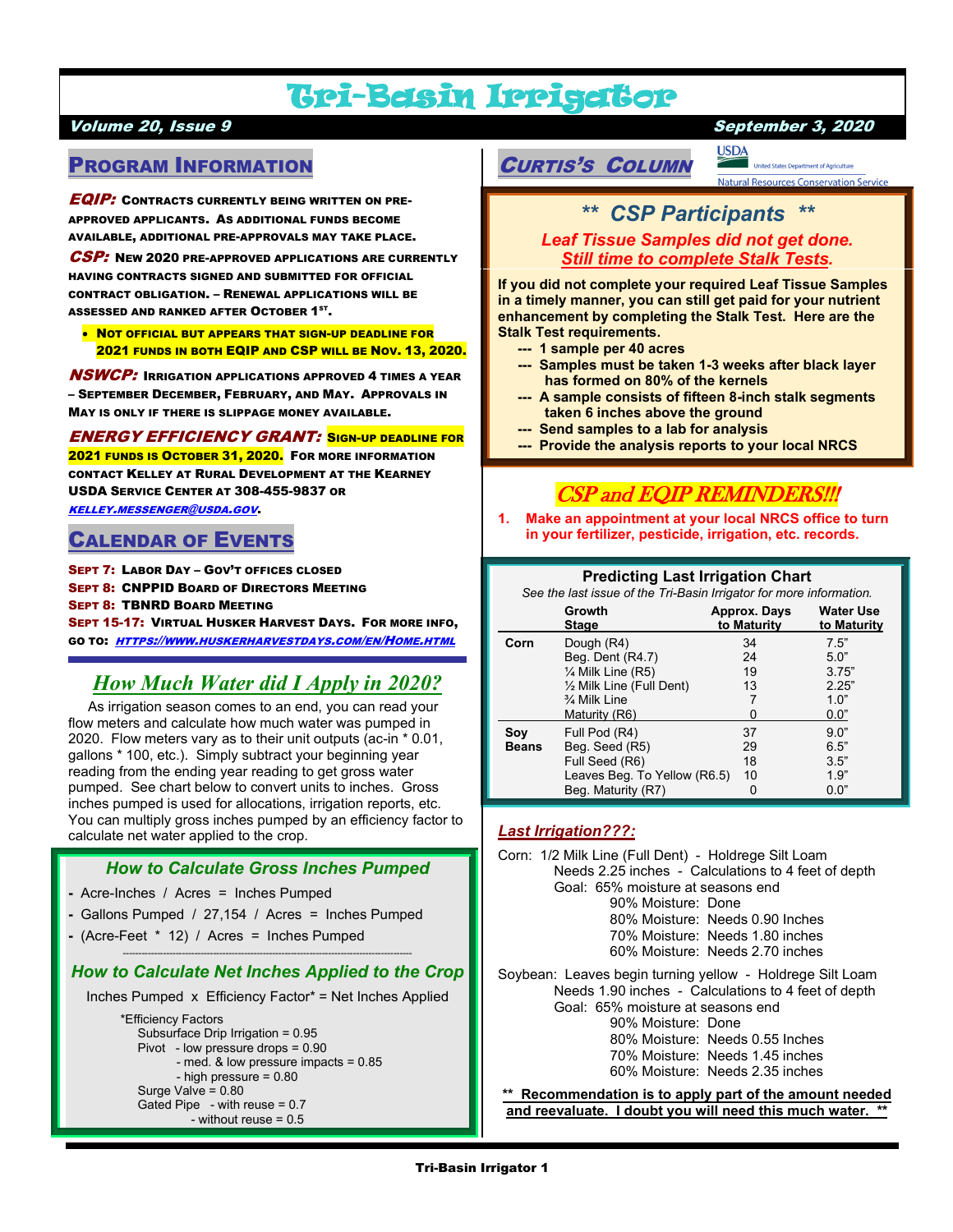



### *Scheduled Irrigation Ending:*

 The scheduled irrigation season at Central Nebraska Public Power & Irrigation officially ends this week. Irrigation will continue with the drain down water as long as it lasts. The 2020 irrigation season seemed long compared to the last few years with the lack of rainfall. The 20-year average rainfall during the growing season (April  $1<sup>st</sup>$  to September  $30<sup>th</sup>$ ) at the Holdrege rain gauge is 18.71". The 2020 irrigation season is currently at 9.74" of rainfall. We are still waiting for the remaining numbers to come in to figure water usage for this year, but we are anticipating it will be much higher than recent years, with 2018 using an average of 4.68" per acre and 2019 using an average of 3.80" per acre.

Lake McConaughy began the irrigation season on April 1<sup>st</sup> at 84.3% full and currently is at 62.5% full. The dry season with higher irrigation, lower inflows into the lake, and the environmental account using more of their water than the past few years, all factor into the lake drawing down. However, upstream reservoirs along the North Platte River in Wyoming are in good condition.



Find us at [www.cnppid.com](http://www.cnppid.com/) or @CNPPID on Facebook, Instagram, Twitter and LinkedIn.

# TRI-BASIN NRD NEWS

### *Reminders Before Irrigation Season Ends:*

#### *Drain Your Chemigation Check Valve:*

When you are preparing your irrigation systems for colder weather, remember to drain your main line check valve to prevent freezing. This will extend the life of the check valve and may help prevent check valve failure.

#### *Water Samples:*

If you have crop ground in Phase 2 or Phase 3 of Tri-Basin NRD's Groundwater Quality Management Area, remember to take irrigation water samples. The results you get this year will be used in completing your 2021 Nitrogen Management reports.

Reports due December 31, 2020, should record the results taken during 2019 irrigation season.

### *Year End Flow Meter Readings:*

As the irrigation season winds down and you are picking up irrigation pipe or bedding down irrigation engines, it is time to record the ending meter readings for your Water Use reports.



# **NEBRASKA EXTENSION EXTRAS NEXTENSION**

### *Extension Land Management Webinar – Sept. 10:*

 "2021 Farmland Trends and Lease Considerations" will be the theme of a *virtual* Nebraska Extension Land Management webinar on **Thursday, Sept. 10,** from **Noon to 1:30 p.m.** This workshop will focus on new cash rental rate; USDA programs; land/tenant communication; flexible leasing & farm succession.

 Featured Nebraska Extension Ag. Economist speakers will include: Jim Jansen; Austin Duerfeldt; and Allan Vyhnalek. Sub-topics will involve: Innovative strategies for establishing fair cash rental rates; equitable lease; and market price volatility.

 This educational Zoom program is part of a **free** online weekly series by the Nebraska Extension Farm and Ranch Management / Ag. Economics team. Registration can be completed at: *[https://farm.unl.edu/webinars.](https://farm.unl.edu/webinars)* For more information, contact Jim Jansen, Extension Ag Economist @ 402-472-2560 or *[jjanse3@unl.edu](mailto:jjanse3@unl.edu)*.

### *2020 Virtual West Central Extension Field Day:*

 The 2020 UNL West Central Research, Extension & Education Center's Annual Water & Crops Field Day was conducted *virtually* on Aug. 27. Topics included: Digital Farming/Robotics/Futurist Agriculture; Drones & Crop Scouting; Nitrogen & Water Management; On-Farm Research; Cash Flow; Eastern Red Cedar Control; Soybean Management; Crop Sensors; and Insect Control.

 Each recorded educational session is now available for free viewing. Please use this link for more in-depth agenda topic descriptions and video playing:

*[https://extension.unl.edu/statewide/westcentral/2020-virtual](https://extension.unl.edu/statewide/westcentral/2020-virtual-water-and-crops-field-day/)[water-and-crops-field-day/](https://extension.unl.edu/statewide/westcentral/2020-virtual-water-and-crops-field-day/)*

### *FREE Soybean Cyst Nematode Analysis:*

 Now may be the time to get your bags ready to collect soil samples soon after harvest. The Nebraska Soybean Board & Nebraska Extension are again providing free "Soybean Cyst Nematode Analysis." Contact your local Extension office or stop by the office to secure your sample bags; and submit to: UNL Plant & Pest Diagnostic Clinic; 448 Plant Science Hall; Lincoln, NE 68583. Bags and analysis are available free-of-charge. For more soybean cyst nematode management information: *[https://cropwatch.unl.edu/plantdisease/soybean/soybean-cyst](https://cropwatch.unl.edu/plantdisease/soybean/soybean-cyst-nematode)[nematode](https://cropwatch.unl.edu/plantdisease/soybean/soybean-cyst-nematode)*.

### *Pre-harvest Stalk Health Assessment:*

 Corn field harvest order prioritization should be adjusted if stalk lodging risk is higher. Tamra Jackson-Ziems, Nebraska Extension Plant Disease specialist, encourages producers to scout each field using the PUSH test technique. This stalk health test involves pushing the plant tops to your body approximately 30 degrees from vertical and assess stalk strength. If plants do not snap back to vertical, then the stalks may have been compromised by stalk rot disease(s). An alternative method is to PINCH the internodes of the lower stalk. If more than 10% of the stalks crush easily, then these fields likely should be first priority for harvesting.

 The three main fungi stalk rot diseases include: 1) Charcoal rot – usually more common during drought conditions with a gray or black stalk appearance; 2) Fusarium stalk rot – common during damp conditions & appears as white fungus growth on the outside of stalk nodes & pink on inside of stalks; and 3) Anthracnose stalk rot – top rots in corn down to black lesions.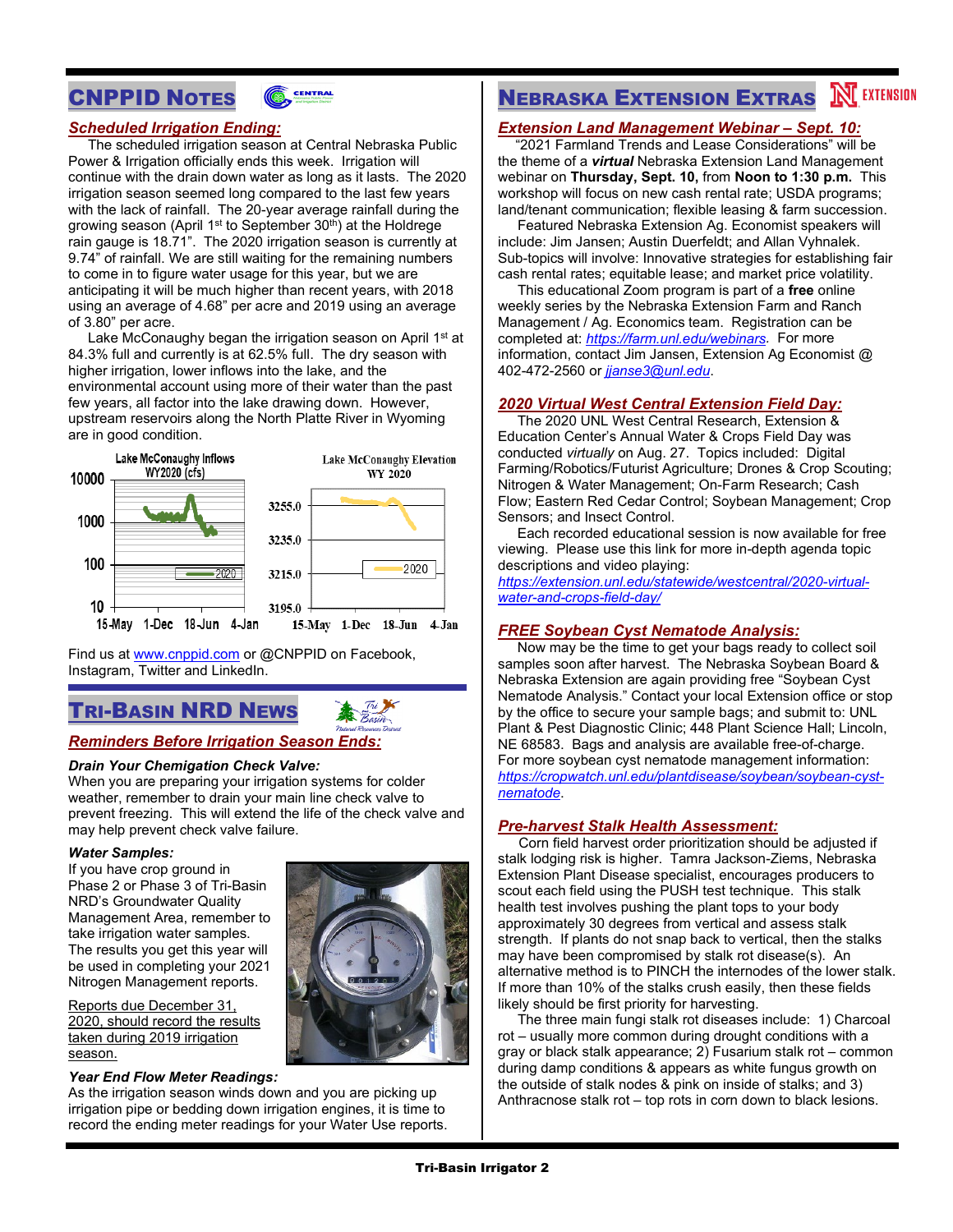# NAWMN CROP ET INFORMATION

Additional Information and other ET resources can be found at websites listed under "Crop ET Information" below.

# Inches of Crop Water Use (ET) = **Evaporation x Kc**

|              | Aug 17 - Aug 23    |           | Aug 24 - Aug 30    |           |
|--------------|--------------------|-----------|--------------------|-----------|
| <b>Site</b>  | <b>Evaporation</b> | Rain      | <b>Evaporation</b> | Rain      |
| 1            | 2.10               | 0.00      | 2.20               | 0.00      |
| $\mathbf{2}$ | 1.70               | 0.00      | 1.90               | 0.00      |
| 3            | 1.90               | 0.00      | 1.90               | 0.00      |
| 4            | 1.80               | 0.00      | 1.80               | 0.00      |
| 5            | <b>NA</b>          | <b>NA</b> | <b>NA</b>          | <b>NA</b> |
| 6            | 1.50               | 0.10      | 1.70               | 0.00      |
| 7            | 1.70               | 0.00      | 1.70               | 0.00      |
| 8            | 1.60               | 0.00      | 1.70               | 0.00      |
| 9            | 1.40               | 0.08      | 1.65               | 0.00      |
| 10           | <b>NA</b>          | <b>NA</b> | <b>NA</b>          | <b>NA</b> |
| 11           | 1.50               | 0.00      | 1.50               | 0.00      |
| 12           | 1.30               | 0.06      | 1.50               | 0.00      |
| 13           | 1.80               | 0.00      | 1.80               | 0.00      |
| 14           | 1.50               | 0.00      | 1.90               | 0.00      |
| 15           | 1.50               | 0.00      | 1.60               | 0.00      |
| 16           | 1.60               | 0.06      | 1.70               | 0.00      |



### *2020 Map of NAWMN Sites across the Tri-Basin NRD.*

| <b>Crop Coefficients (Kc)</b>  |      |                         |      |  |
|--------------------------------|------|-------------------------|------|--|
| <b>Corn</b>                    |      | <b>Soybeans</b>         |      |  |
| <b>Stage</b>                   | Kc   | <b>Stage</b>            | Kc   |  |
| 2 leaf                         | 0.10 | <b>Cotyledon (VC)</b>   | 0.10 |  |
| 4 leaf                         | 0.18 | 1st Node (V1)           | 0.20 |  |
| 6 leaf                         | 0.35 | 2nd Node (V2)           | 0.40 |  |
| 8 leaf                         | 0.51 | 3rd Node (V3)           | 0.60 |  |
| 10 leaf                        | 0.69 | <b>Beg. Bloom (R1)</b>  | 0.90 |  |
| 12 leaf                        | 0.88 | <b>Full Bloom (R2)</b>  | 1.00 |  |
| 14 leaf                        | 1.01 | Beg. Pod (R3)           | 1.10 |  |
| 16 leaf                        | 1.10 | <b>Full Pod (R4)</b>    | 1.10 |  |
| Silk - Beg. Dent               | 1.10 | Beg. Seed (R5)          | 1.10 |  |
| 1/4 Milk Line                  | 1.04 | <b>Full Seed (R6)</b>   | 1.10 |  |
| Full Dent $(\frac{1}{2}$ Milk) | 0.98 | Yellow Leaf (R6.5) 1.00 |      |  |
| $\frac{3}{4}$ Milk Line        | 0.79 | <b>Beg. Mat. (R7)</b>   | 0.90 |  |
| <b>Black Layer</b>             | 0.60 | <b>Full Mat. (R8)</b>   | 0.20 |  |
| <b>Full Maturity</b>           | 0.10 | <b>Mature</b>           | 0.10 |  |

### CROP STAGE INFORMATION

**Corn (R5-1/4 Milk Line to R6-Black Layer stage):** Stress at R5 will reduce yield by kernel weight, not kernel number. At the beginning of R5, kernels have about 55% moisture.

Avg. daily water use from Aug 24 – Aug 30 was 0.17"-0.33".

**Soybeans (R5-Beginning Seed to R7-Beginning Maturity stage):** Rapid leaf yellowing over the plant begins shortly after R6. Root growth is complete after R6.5. Stress from R6 to R6.5 may cause large yield reductions.

Avg. daily water use from Aug 24 – Aug 30 was 0.19"-0.35".

*Aug 24-Aug 30 (14 of 16 NAWMN sites reporting): Average weekly rainfall was 0.00 (range 0.00 to 0.00). Average weekly ET for corn was 1.74 and for soybeans was 1.85.*

### CROP ET INFORMATION

### **NAWMN Sites:**

 *[https://www.cnppid.com/weatheret-data/nebraska](https://www.cnppid.com/weatheret-data/nebraska-agricultural-water-management-network/)[agricultural-water-management-network/](https://www.cnppid.com/weatheret-data/nebraska-agricultural-water-management-network/)*

 *<https://nawmn.unl.edu/ETdata/DataMap>* Email: NRCS: 308-995-6121, Ext. 3

**CropWatch:** *<https://cropwatch.unl.edu/gdd-etdata>* **CNPPID:** *<https://www.cnppid.com/weatheret-data/>* **Texting:** TBNRD: 308-995-6688 or UNL: 308-995-4222 **Email:** CNPPID: 308-995-3555

| <b>Corn Stage</b>    |                                        | <b>DESCRIPTION</b>                                                                                                                                                        |
|----------------------|----------------------------------------|---------------------------------------------------------------------------------------------------------------------------------------------------------------------------|
| R <sub>5.5</sub>     | Full Dent /<br>1/2<br><b>Milk Line</b> | The starch line is 1/2 way down the kernel. Top 1/2 is hard, bottom 1/2 is softer near the cob.                                                                           |
| R <sub>5.8</sub>     | 3/4 Milk Line                          | The starch line is 3/4 the way down the kernel working towards the finish line, the cob.                                                                                  |
| $R-6$                | <b>Black Layer</b>                     | The starch line has advanced to the cob. Physiological Maturity. Black layer formed, kernel moisture is<br>between 25%-35% moisture. 0.0 inches needed for yield.         |
| <b>Soybean Stage</b> |                                        | <b>DESCRIPTION</b>                                                                                                                                                        |
| R <sub>6</sub>       | <b>Full Seed</b>                       | At least one pod whose cavities are completely filled with green seeds is present at one of the four<br>uppermost main stem nodes that have fully developed leaves.       |
| R <sub>6.5</sub>     | Full Seed /<br><b>Yellow Leaf</b>      | Leaves begin to yellow rapidly, beginning in the lower canopy and progressing upwards.                                                                                    |
| R <sub>7</sub>       | <b>Beginning</b><br>Maturity           | At least one (normal) pod that has attained its final mature color (tan or brown, depending on variety)<br>is present on any main stem node. 0.0 inches needed for yield. |